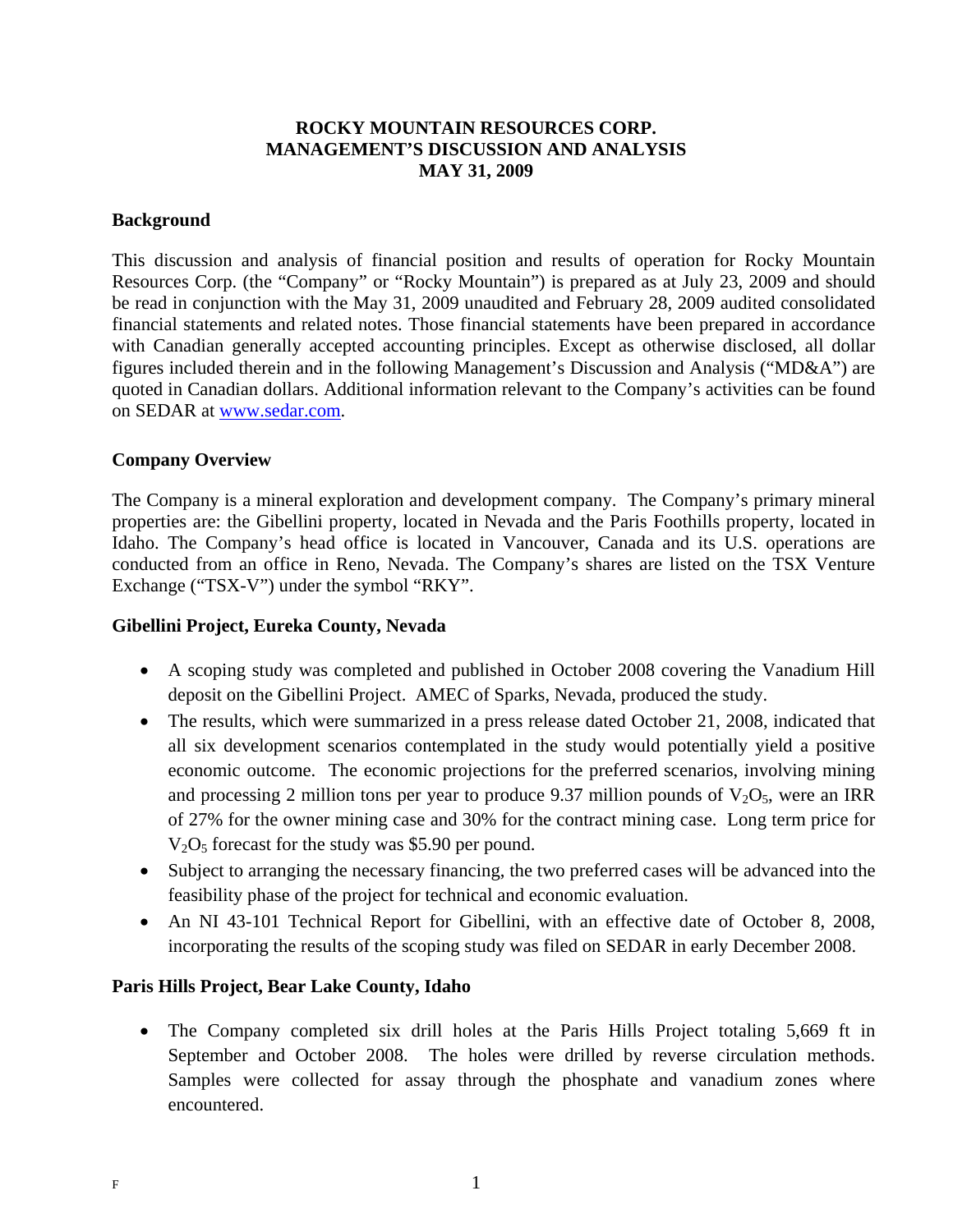- Results of the drilling program were summarized in a press release dated November 24, 2008. The drilling program yielded results that confirmed the grades and thicknesses of the highgrade phosphate and vanadium beds reported by Earth Sciences, Inc., in their work from the 1970s. Also, the program identified that there are thicker zones of intermediate grade phosphate surrounding the high-grade phosphate beds.
- A NI 43-101 compliant technical report for Paris Hills with an effective date of January 20, 2009, was filed on SEDAR in early March 2009.
- The results of the NI 43-101 technical report were announced in a press release dated January 21, 2009. The release announced a phosphate resource of 120.7 million tons grading 23.6%  $P_2O_5$  and a vanadium resource of 44 million tons grading 0.79%  $V_2O_5$ . Long term prices for phosphate in the study was in the range of \$100 to \$150 per ton and for vanadium, \$5.90 per pound.
- The Company intends to advance the project through the next stage of development, to include a pre-feasibility study, pending arrangements for the funding needed for the work.

The above information has been reviewed and approved by Thomas J. DeMull, (Registered PE Mining NV and AZ), a "qualified person" as that term is defined in National Instrument 43-101.

# **Results of Operations**

The following table sets forth selected data for the periods indicated:

|                                               |        | <b>Three Months Ended</b><br>May 31 |         |           |  |
|-----------------------------------------------|--------|-------------------------------------|---------|-----------|--|
|                                               |        | 2009                                |         | 2008      |  |
| Mineral property expenditures                 |        | \$31,729                            |         | \$238,034 |  |
| General & Administrative expense:             |        |                                     |         |           |  |
| Depreciation                                  |        | 5,145                               | 1,001   |           |  |
| Office facilities and administrative services | 19,625 |                                     |         | 13,055    |  |
| Professional fees                             | 14,533 |                                     |         | 32,871    |  |
| Salaries and benefits                         |        | 97,352                              | 144,113 |           |  |
| Stock-based compensation                      | 23,757 |                                     |         | 29,000    |  |
| Transfer agent, listing and filing fees       |        | 6,499                               |         | 11,527    |  |
| Travel                                        |        | 4,408<br>26,294                     |         |           |  |
| Other                                         |        | 7,739<br>16,000                     |         |           |  |
|                                               |        | 179,058                             |         | 273,861   |  |
| Other items:                                  |        |                                     |         |           |  |
| Interest income                               |        | (133)                               |         | (12,791)  |  |
| Foreign exchange loss (gain)                  |        | 11,301                              |         | (12, 437) |  |
| Property review costs                         |        | 700                                 |         | 1,177     |  |
| Loss for the period                           | \$     | 222,655                             | \$      | 487,844   |  |
| Basic and diluted loss per share              |        | \$0.01                              |         | \$0.03    |  |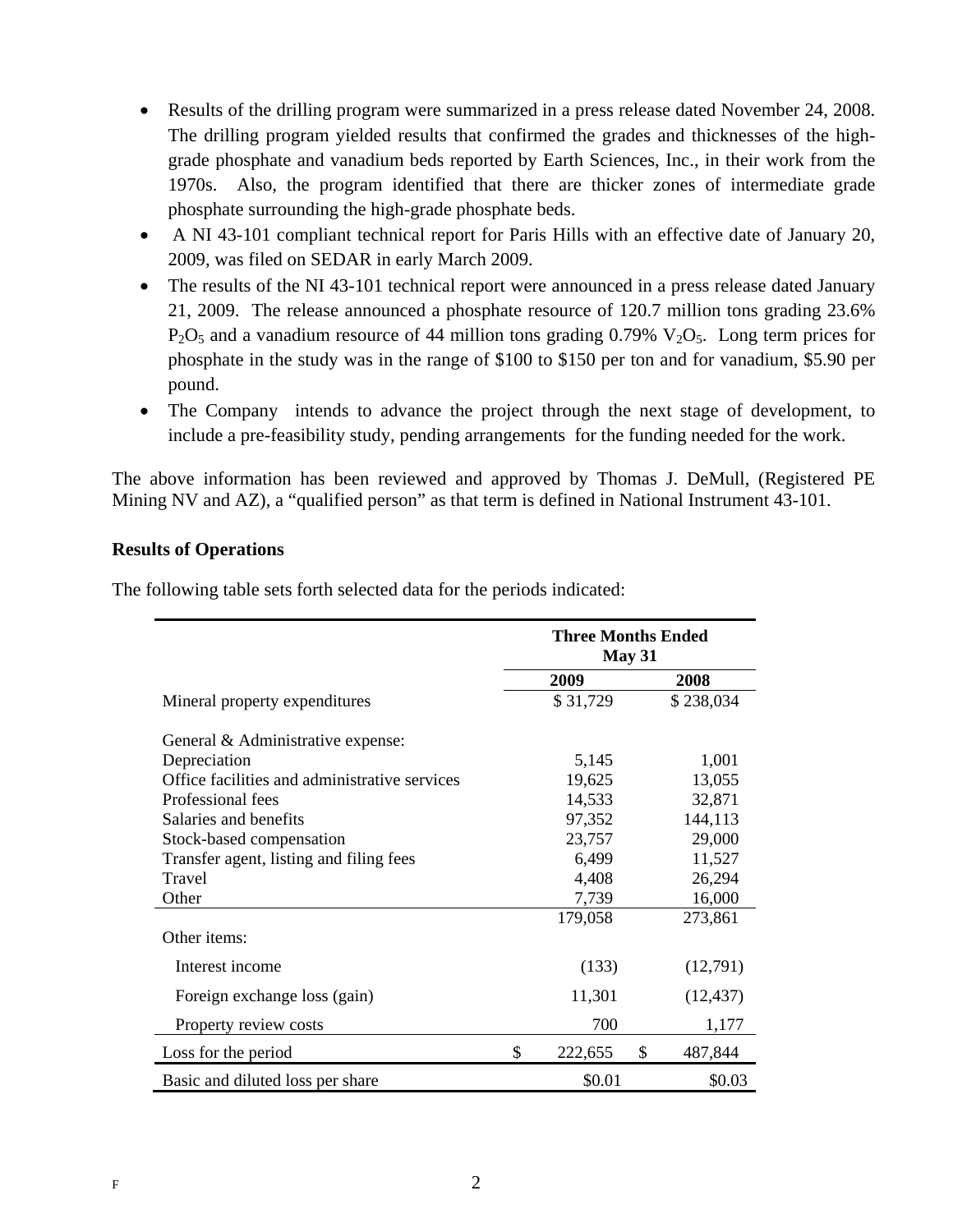The Company incurred a loss of \$222,655 for the three months ended May 31, 2009; compared to a loss of \$487,844 for the comparable period of the prior year. The most significant change is the decrease in exploration expenditures due to lack of funds to carry out any significant work.

For the three months ended May 31, 2009 and 2008, salaries and benefits comprised the largest administrative expense. Effective March 15, 2008, the Company commenced paying a salary of US\$12,500 per month plus benefits to its president. During the same quarter, the Company paid a US\$50,000 recruitment fee to an employment consultant in connection with the executive search and also paid a US\$40,000 signing bonus to the new president. These amounts were all expensed as salaries and benefits.

Stock-based compensation costs are a non-cash cost and are computed using the Black-Scholes option pricing model to estimate the fair value of stock options granted. During the three months ended May 31, 2009, the Company recorded a \$23,757 expense with respect to the vesting of certain options granted in February 2008.

The Company's only source of income is interest earned from funds on deposit. Interest income decreased during the three months ended May 31, 2009 due to the declining interest rate and reduced funds on deposit.

# **Financial Position, including Cash Flows, Liquidity and Capital Resources**

At May 31, 2009, working capital was \$104,539 compared with \$28,169 at February 28, 2009. Cash at the end of the current quarter was \$143,003. On April 3, 2009, the Company completed a private placement of 2,045,666 units at the price of \$0.30 per unit for gross proceeds of \$613,700, of which \$240,000 had been received during February 2009.

Administrative costs (excluding stock-based compensation and depreciation, non-cash expenses) were \$150,156 for the three months ending May 31, 2009. During the three months ending May 31, 2009, the Company spent \$81,185 on property acquisition costs (advance royalty payments) and \$31,729 on mineral property exploration expenditures.

Rocky Mountain requires additional financing to fund corporate activities and to cover option payments and exploration and development of its mineral properties. Financing required to fund anticipated activities for the next 12 months through to the end of May 2010 include \$330,000 for option payments on the Paris Hills and Gibellini properties and approximately \$450,000 for corporate and administrative costs, including salaries. No exploration budget has been formulated as it will depend on available financing.

The current economic uncertainty and financial market volatility is having a negative impact for most companies seeking financing. The ability to complete a financing could be negatively impacted if the current uncertain market conditions continue.

Funding for exploration and development programs will depend on raising additional equity or from outstanding warrants being exercised. The Company will be monitoring its cash, stock market conditions and financing opportunities over the next several months prior to determining an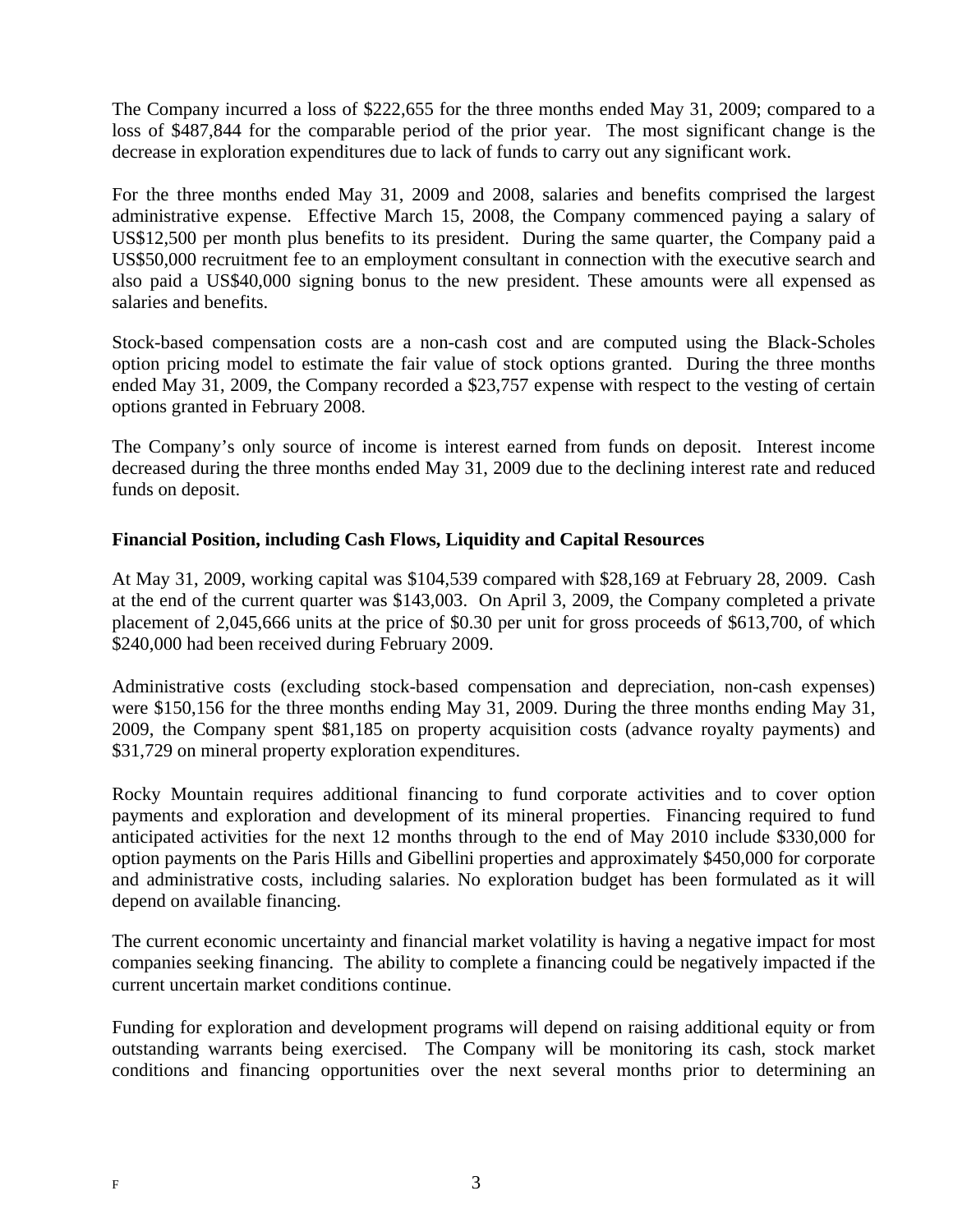exploration program for the coming year. Although the Company has been successful with its equity financings in the past, there is no assurance that future financings will be successful.

# **Summary of Quarterly Results:**

|                          | Mineral<br>Exploration<br>(\$) | General<br><b>Expenses</b><br>$(\$)$ | Stock-based<br>Compensation<br>(\$) | Interest<br>Income<br>$(\$)$ | Net Loss<br>(\$) | Basic &<br>Diluted<br>Loss<br>Per Share<br>$(\$)$ |
|--------------------------|--------------------------------|--------------------------------------|-------------------------------------|------------------------------|------------------|---------------------------------------------------|
| $Q1 - May 31, 2009$      | 31.729                         | 155,301                              | 23.757                              | (133)                        | 222.655          | 0.01                                              |
| Q4 - February 28, 2009   | 306,832                        | 204.148                              | 40,713                              | (540)                        | 553,730          | 0.04                                              |
| $Q3 - November 28, 2008$ | 478,718                        | 264.491                              | 60,122                              | (3,154)                      | 767.946          | 0.05                                              |
| $Q2 -$ August 31, 2008   | 277,026                        | 154,311                              | 35,023                              | (7,603)                      | 484,558          | 0.03                                              |
| $Q1 - May 31, 2008$      | 238,034                        | 244.861                              | 29,000                              | (12,791)                     | 487.844          | 0.03                                              |
| Q4 – February 29, 2008   | 85,787                         | 62,594                               | 267,696                             | (19,081)                     | 503,548          | 0.03                                              |
| $Q3$ – November 30, 2007 | 286,171                        | 32,056                               | ۰                                   | (20, 300)                    | 317,118          | 0.02                                              |
| $Q2 -$ August 31, 2007   | 356,713                        | 36,597                               |                                     | (6,262)                      | 435,840          | 0.04                                              |
|                          |                                |                                      |                                     |                              |                  |                                                   |

#### **Explanatory Notes:**

- 1. The Company was incorporated on March 2, 2006 and earns interest income but has no operating revenue. Interest income is dependant upon the amount of funds on deposit and interest rates paid. Interest income continues to drop due to consumption of funds and declining interest rates.
- 2. General expenses have been trending upward since incorporation reflecting increased levels of activity. Costs for Q4 – February 29, 2008 were elevated primarily due to higher professional fees, including an accrual for the year end-audit and legal costs associated with documents for proposed property lease acquisitions. During  $Q1 - May 31$ , 2008, the Company hired a full-time president and commenced paying US\$12,500 per month plus benefits. In connection with this placement, the Company paid a US\$40,000 signing bonus and a US\$50,000 placement fee to the recruitment consultant who conducted the executive search. In addition, the Company moved its U.S. operations from East Helena, Montana to expanded facilities in Reno, Nevada and costs increased accordingly. During  $Q3$  – November 30, 2008, the Company hired a part-time  $VP$  – Business Development and as a result, salary costs increased by US\$8,333 per month. This position was eliminated during Q1 – May 31, 2009.
- 3. The drop in mineral exploration expenses for  $Q1 May 31$ , 2009 is due to a lack of available funding.
- 4. Stock-based compensation costs are a non-cash expense and represent an estimate of the fair value of stock options granted. During the quarter ended Q4 - February 29, 2008, the Company granted to certain consultants a total of 690,000 options, of which 650,000 were subject to vesting provisions. During Q3 – November 30, 2008, the Company granted 100,000 options to its VP – Business Development, subject to vesting provisions.

## **Transactions with Related Parties**

The Company paid Ionic Management Corp. ("Ionic"), a company related by virtue of one director and two officers in common, a fee of \$12,000 (\$4,000 per month) for accounting and various administrative office services provided and consulting fees of \$2,500 related to the private placement. In addition, the Company reimburses Ionic for out of pocket direct costs incurred on behalf of the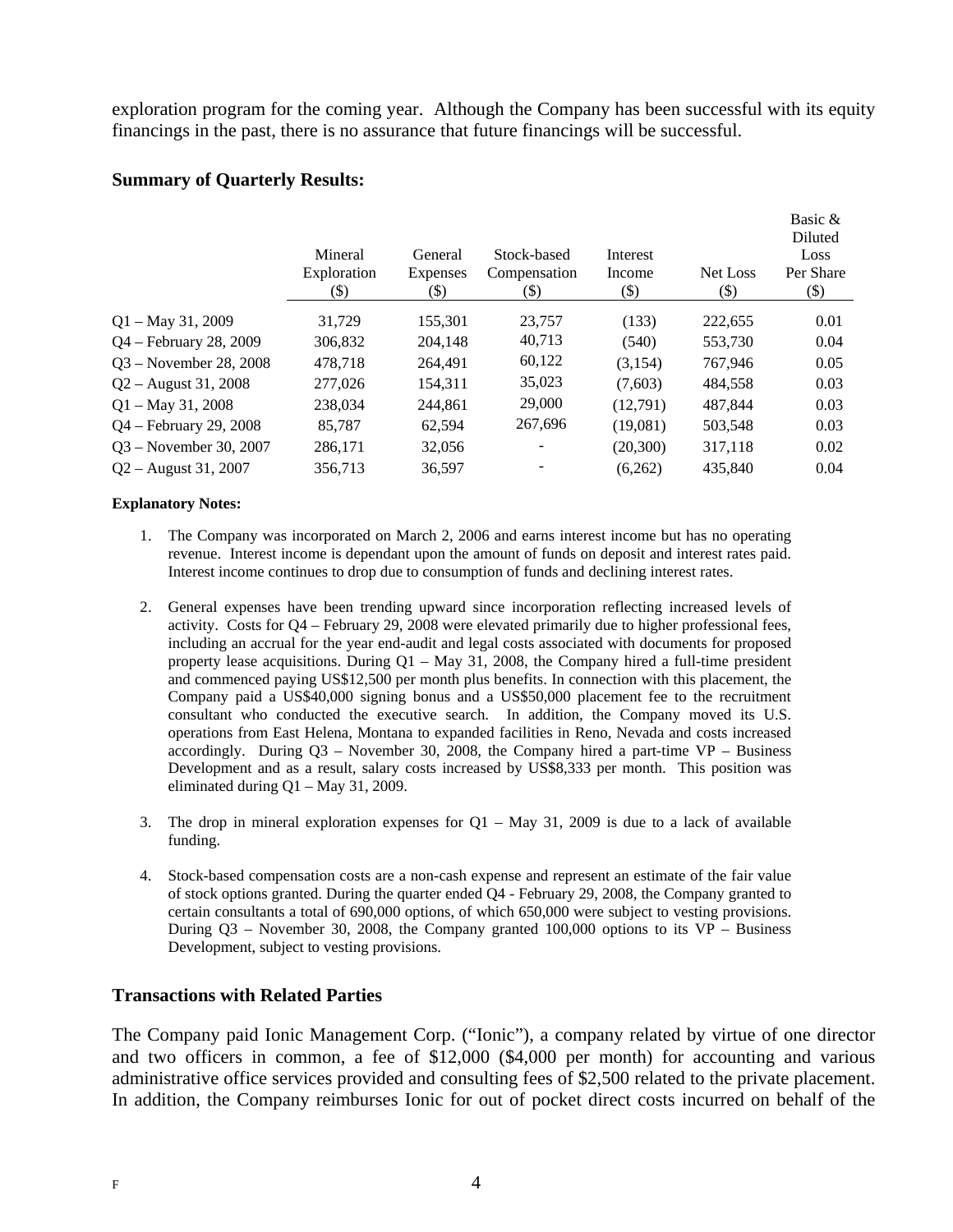Company. Such costs include travel, postage, courier charges, printing and long distance telephone charges.

These transactions are in the normal course of operations and are measured at the exchange amount, which is the amount of consideration established and agreed to by the related parties.

## **New Accounting Policies:**

Adoption of New Accounting Pronouncements

Goodwill and intangible assets

The Accounting Standards Board ("AcSB") issued CICA Handbook Section 3064, which replaces Section 3062, Goodwill and Other Intangible Assets, and Section 3450, Research and Development Costs. This new section establishes standards for the recognition, measurement, presentation and disclosure of goodwill subsequent to its initial recognition and of intangible assets. Standards concerning goodwill remain unchanged from the standards included in the previous 3602. As of May 31, 2009, the Company does not have Goodwill nor intangible assets and therefore the adoption of these new sections does not have any impact on the Company's financial statements.

Future pronouncements

International financial reporting standards ("IFRS")

In February 2008, The Canadian Accounting Standards Board confirmed that convergence to International Financial Reporting Standards ("IFRS") will be required in Canada. The Company will be required to report using IFRS beginning March 1, 2011 for interim and annual financial statements with appropriate comparative data from the prior year. The Company has begun the process of evaluating the impact of the change to IFRS.

Business combinations, consolidated financial statements and non-controlling interest

In January 2009, the CICA issued CICA Handbook Section 1582, "Business Combinations", Section 1601, "Consolidations", and Section 1602, "Non-Controlling Interests". These sections replace the former Section 1581, "Business Combinations", and Section 1600, "Consolidated Financial Statements, and establish a new section for accounting for a non-controlling interest in a subsidiary. Section 1582 establishes standards for the accounting for a business combination, and states that all assets and liabilities of an acquired business will be recorded at fair value. Obligations for contingent considerations and contingencies will also be recorded at fair value at the acquisition date. The standard also states that acquisition-related costs will be expensed as incurred and that restructuring charges will be expensed in the periods after the acquisition date. It provides the Canadian equivalent to IFRS 3, Business Combinations (January 2008). The section applies prospectively to business combinations for which the acquisition date is on or after the beginning of the first annual reporting period beginning on or after January 1, 2011.

Section 1601 establishes standards for the preparation of consolidated financial statements.